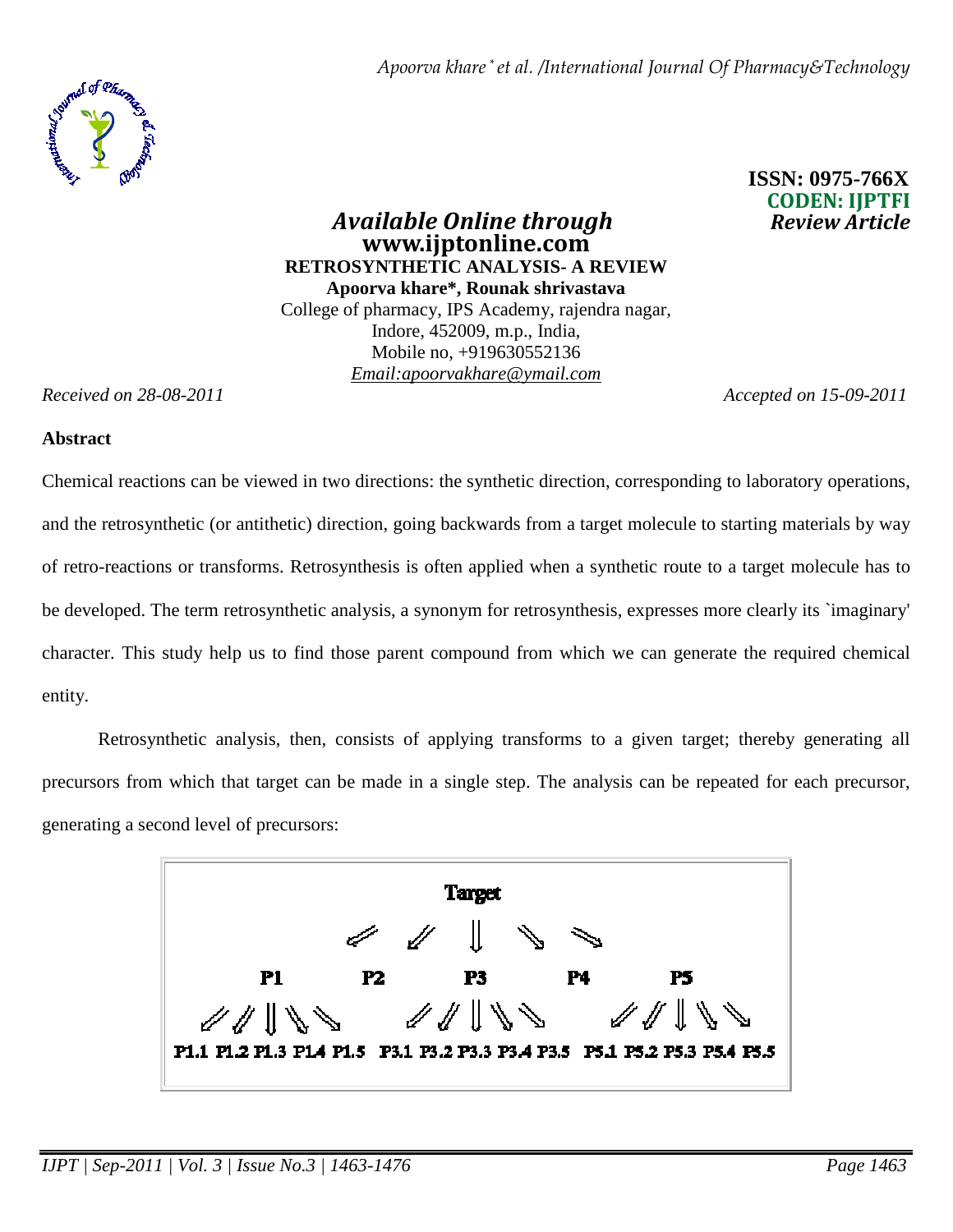## *Apoorva khare \* et al. /International Journal Of Pharmacy&Technology*

Retrosynthetic analysis is a technique for solving problems in the planning of organic syntheses. This is achieved by transforming a target molecule into simpler precursor structures without assumptions regarding starting materials. Each precursor material is examined using the same method. This procedure is repeated until simple or commercially available structures are reached.<sup>1,2</sup>

**Key Words**: Retrosynthetic analysis, Synthetic direction, Precursor, functional group.

#### **Introduction:**

"Retrosynthetic analysis is the process of working backwards from the target molecule to progressively simpler molecules by means of disconnections and/or functional group interconversions that correspond to known reactions. Then the synthetic plan is simply the reverse of the analysis. The design of a synthesis needs to take into account some important factors."

- 1) it has to actually work
- 2) in general, it should be as short as possible
- 3) each step should be efficient
- 4) side products (if formed) and impurities (there always are) should be easily separable from the desired product
- 5) environmental issues may be relevant

 The power of retrosynthetic analysis becomes evident in the design of a synthesis. The goal of retrosynthetic analysis is structural simplification. Often, a synthesis will have more than one possible synthetic route. Retrosynthesis is well suited for discovering different synthetic routes and comparing them in a logical and straightfoward fashion. A database may be consulted at each stage of the analysis, to determine whether a component already exists in the literature. In that case, no further exploration of that compound would be required.<sup>2</sup> E.J Corey's definition of retrosynthetic analysis:

 "It is a problem solving technique for transforming the structure of synthetic target molecule (TM) to a sequence of progressively simpler structures along the pathway which ultimately leads to simple or commercially available starting materials for a chemical synthesis."<sup>1,3</sup>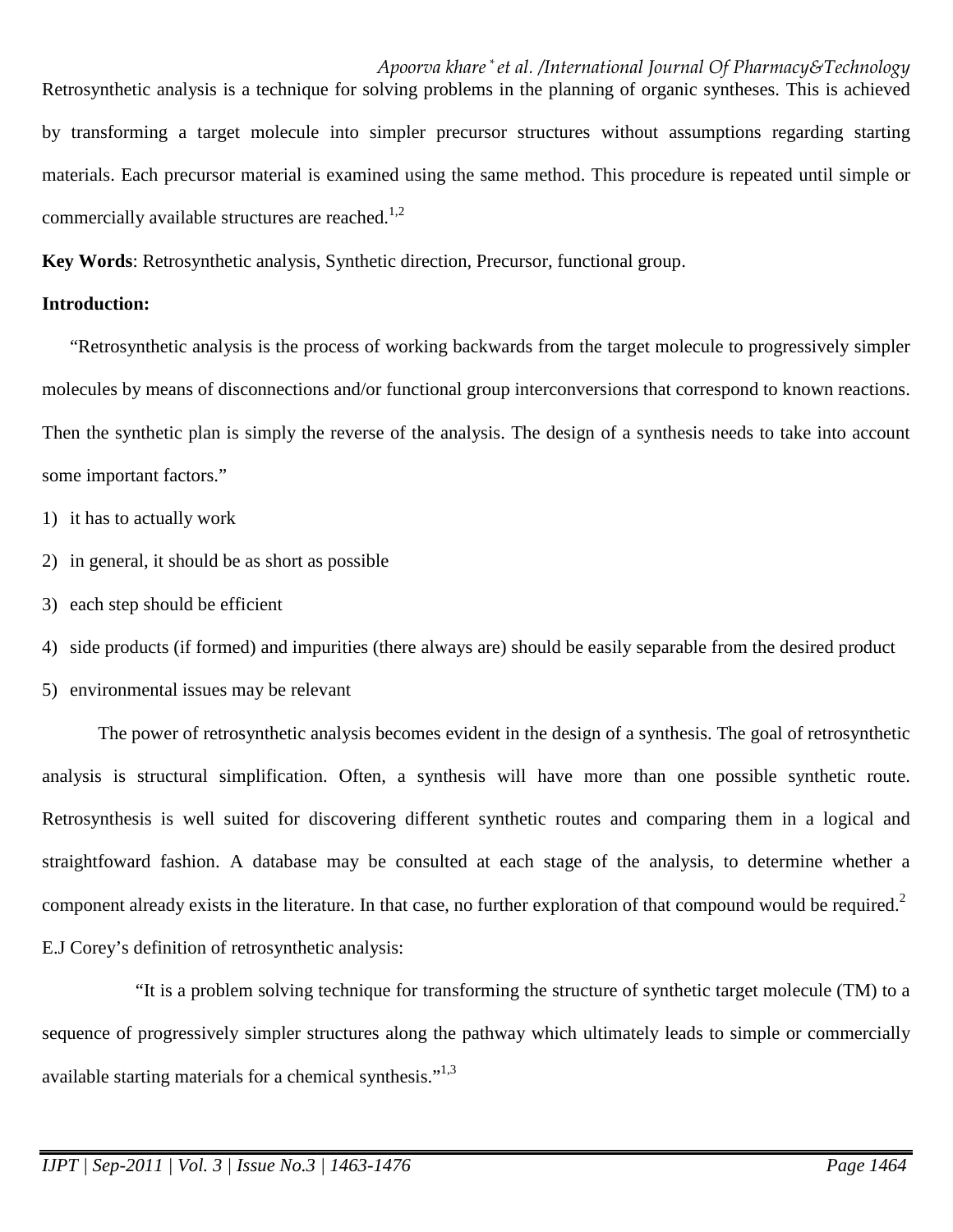## Example



An example will allow the concept of retrosynthetic analysis to be easily understood.

In planning the synthesis of phenylacetic acid, two synthons are identified. A nucleophilic "-COOH" group, and an electrophilic "PhCH<sub>2</sub><sup>+</sup>" group. Of course, both synthons do not exist per se; synthetic equivalents corresponding to the synthons are reacted to produce the desired product. In this case, the cyanide anion is the synthetic equivalent for the COOH synthon, while benzyl bromide is the synthetic equivalent for the benzyl synthon.<sup>7,8</sup>

The synthesis of phenylacetic acid determined by retrosynthetic analysis is thus:

 $PhCH<sub>2</sub>Br + NaCN \rightarrow PhCH<sub>2</sub>CN + NaBr$  $PhCH_2CN + 2 H_2O \rightarrow PhCH_2COOH + NH_3$ 



In fact, phenylacetic acid has been synthesized from benzyl cyanide itself prepared by the analogous reaction of benzyl chloride with sodium cyanide

## **Some guidelines for retrosynthesis are given below**

- 1. It is better to use convergent approach rather than divergent for many complex molecules.
- 2. Use only disconnections corresponding to disconnect C–C bonds and C–X bonds wherever possible.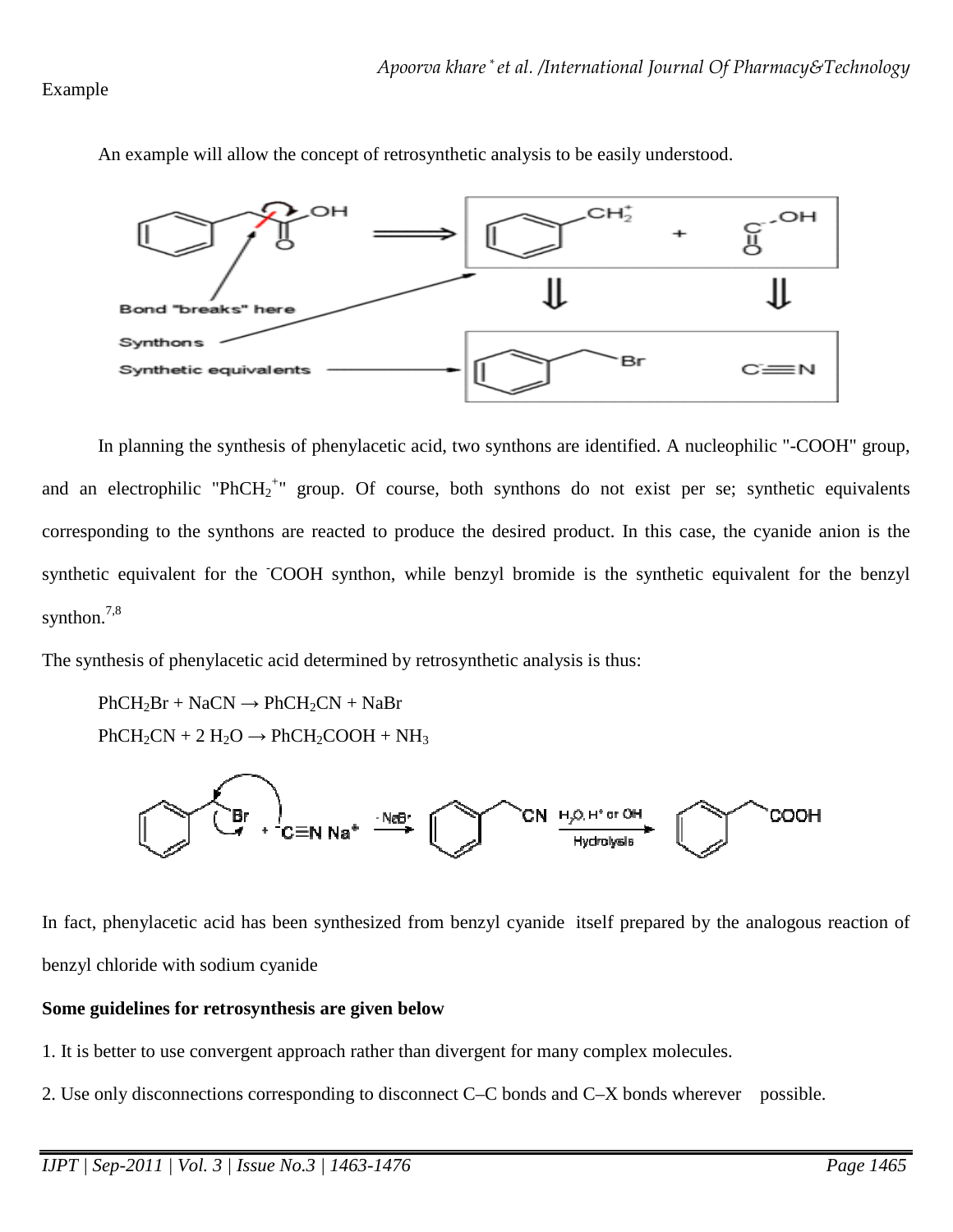*Apoorva khare \* et al. /International Journal Of Pharmacy&Technology* 3. Disconnect to readily recognizable synthons by using only known reactions (transform).

- 4. The synthesis must be short.
- 5. It is better to use those reactions which do not form mixtures.
- 6. The focus is on the removal of stereocentres under stereocontrol. Stereocontrol can be achieved through either mechanistic control or substrate control. $^{3,4}$

## **RULES- Some Basic Rules of Retro synthesis is as follows:**

1. Each of the major synthetic reactions generates specific structural features which act as markers for the use of the reaction in a synthesis (e.g. an alkene from a Wittig reaction, a cis ring junction from a Diels–Alder reaction).

2. The relationship between functional groups may provide the clue to a particular strategy (e.g. a β-hydroxy ketons may imply an aldol condensation). As you learn a synthetic reaction, note the relationship that is involved between: (i) the activating group that generates the reactive species, (ii) the new bond that is formed and (iii) the structural fate of the recipient group which is attacked by the reactive species.

3. The presence of electron-donating or electron-withdrawing groups may favour particular reactions at particular centers. For example, this is very important in aromatic substitution. As you learn a synthetic sequence, note the influence of the factors such as resonance that may favor regions of electron density or deficiency.

- 4. In dissecting a target molecule, look for competing functional groups and then either mask (protect) them or place them in a separate arm of a convergent synthesis.
- 5. Look for the residues of standard building blocks [e.g. a CH3CO (Ac) group from ethyl acetoacetate (ethyl 3 oxobutanoate)].
- 6. A helpful way of learning to dissect simple target molecules and applying synthetic methods is to consider the ways in which particular centers might be isotopically labeled for metabolic studies.<sup>5,7</sup>

## **Retrosynthesis: Expected feature**

1. Evaluation of Alternative Synthesis Pathways

Sorting criteria are necessary for broad representations with many expanding paths: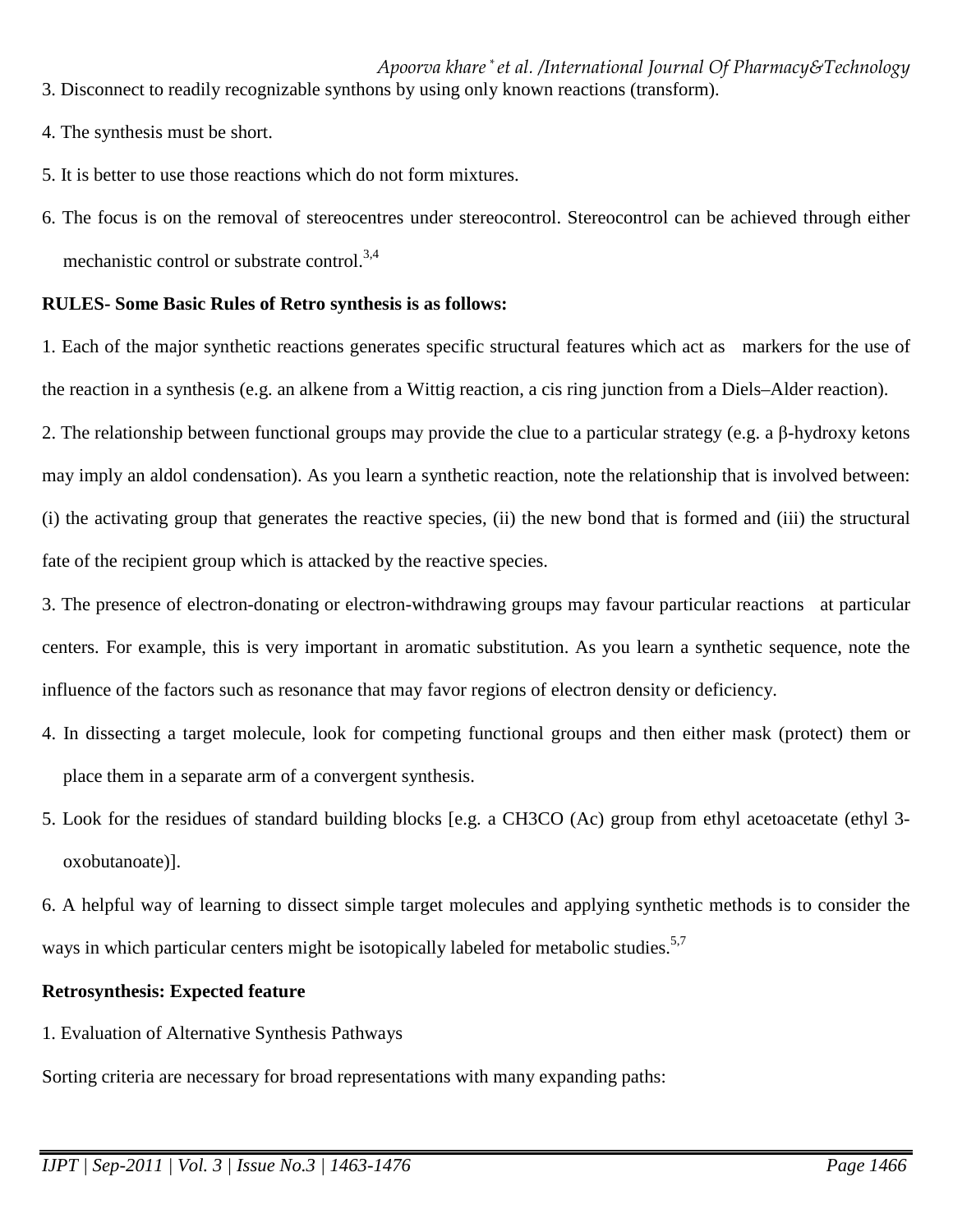• Yield

• Type of transformation (e.g. ring-closures or construction reactions preferred, etc.)

2. Support of Multistep Synthesis

Necessary to guide the synthesis from the target to all existing precursors that can be obtained from commercially available substances,

## 3. Organized Visualization

Allows a broad view over the different strategies, a tree view, i.e., gives an organized representation of the synthesis paths to the target.

## **Planning of retrosynthesis**

When planning a synthesis, the most suitable starting materials should be chosen. These should be structurally and/or stereo chemically as closely related to the target as possible, to keep the synthesis brief. The first steps of a good synthesis may even be low- yielding (if the products are easy to purify), because at these early stages little work and reagents have been invested and the intermediates are still cheap. Poor yields at later stages of a multistep synthesis, however, strongly reduce its usefulness, because most steps of the synthesis will have to be run on a large scale, using large amounts of solvents and reagents, to obtain a small amount only of the final product, which will, accordingly, be rather expensive.

In a retro synthesis the easiest bonds to make are often cleaved first (i.e. these bonds will be made at the end of the synthesis), yielding several fragments which can be joined together at late stages of the synthesis, using straightforward and high-yielding chemistry. Such reactions would usually be condensations, for example acetal, amide, or ester formation, or the formation of carbon–heteroatom bonds, but might also be high-yielding C–C bond-forming reactions if the required reaction conditions are compatible with all the structural elements of the final product.

If the target contains synthetically readily accessible substructures (e.g. cyclic elements accessible by well established cycloaddition or cyclization reactions), these might be chosen as starting point of a disconnection.If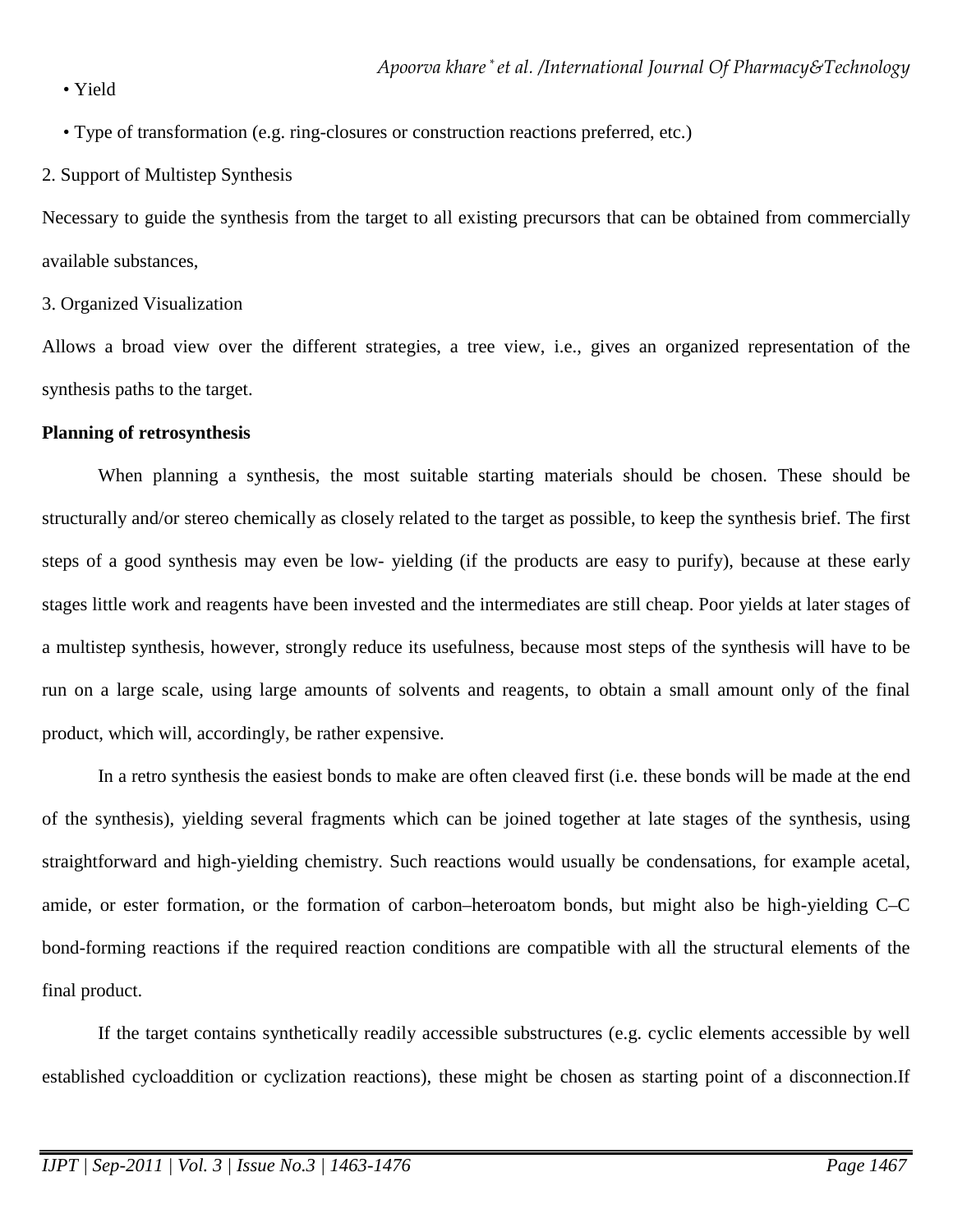*Apoorva khare \* et al. /International Journal Of Pharmacy&Technology* such substructures are not present, their generation by introduction of removable functional groups (e.g. by converting single bonds into double bonds or by formal oxidation of methylene groups to carbonyl groups) should be attempted.

If this approach fails to reveal readily accessible substructures, the functional groups present in the target structure which might assist the stepwise construction of the carbon framework must be identified, and the bonds on the shortest bond paths between these groups should be considered as potential sites of disconnection. Retro-aldol or Mannich reactions, optionally combined with the "Umpolung" of functional groups, have been the most common and successful tools for disconnection of intricate carbon frameworks, but any other, high-yielding C–C bondforming reaction can also be considered. $6,8$ 

#### **Some terms related to retrosynthetic analysis:**

| Target material                       | what you need to make                                                                                                            |
|---------------------------------------|----------------------------------------------------------------------------------------------------------------------------------|
| Retrosynthetic analysis               | the process of deconstructing the TM by<br>breaking it into simpler molecules until you get<br>to a recognisable SM              |
| Starting material                     | an available chemical that you can arrive at by<br>retrosynthetic analysis and thus probably<br>convert into the target molecule |
| Disconnections                        | taking apart a bond in the TM to see if it gives<br>a pair of reagents                                                           |
| Functional group interconversion(FGI) | changing a group in the TM into a different one<br>to see if it gives an accessible intermediate                                 |
| Synthon                               | conceptual<br>fragments<br>that<br>from<br>arise<br>disconnection                                                                |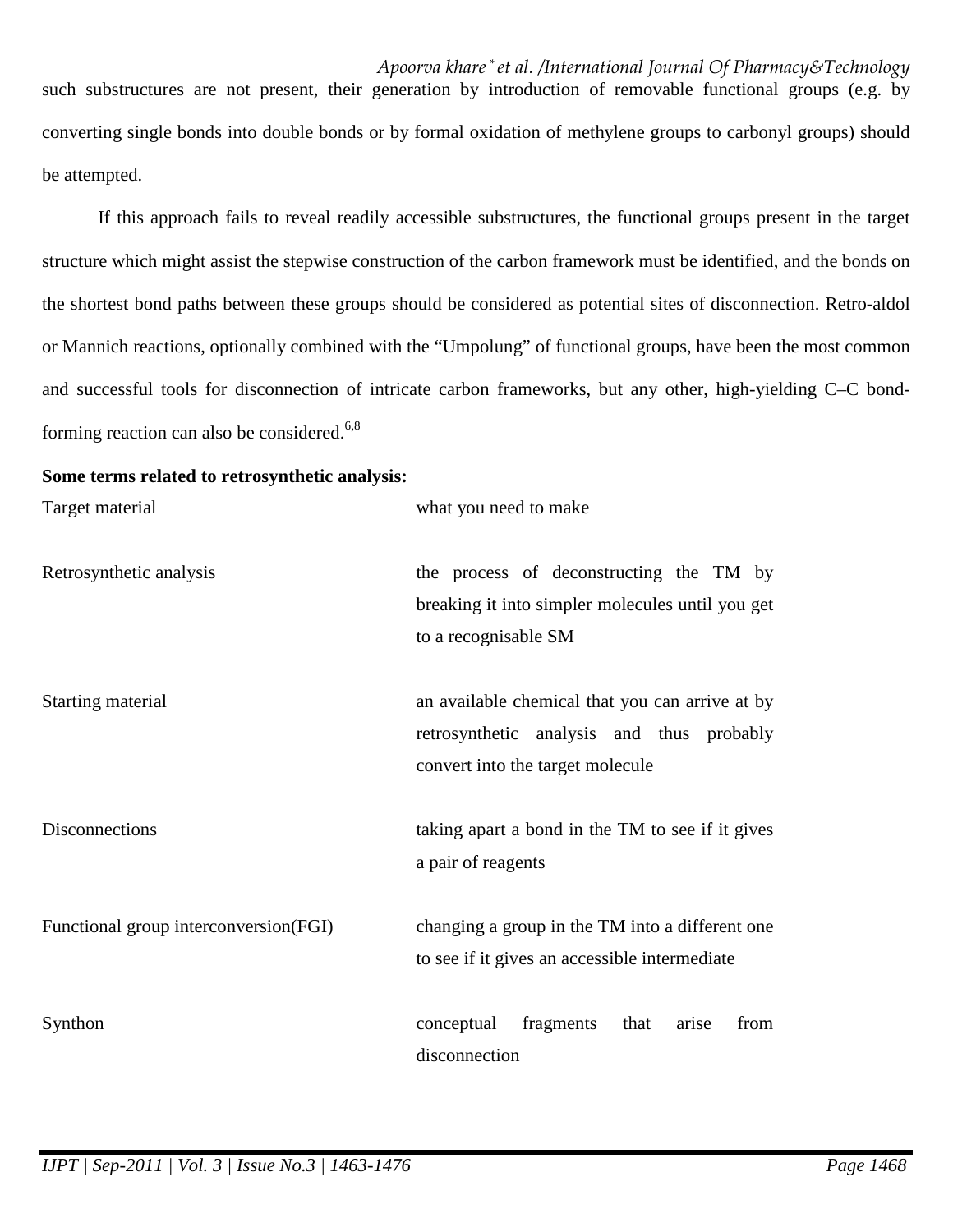#### **Basic steps of retrosynthesis**

1. Analyse the Target and use FGI, if necessary, to reveal "fundamental" FGs.

In this course, we will only use reactions of oxygen-containing functional groups (Paul Murphy will discuss nitrogen-containing targets). Targets containing non-oxygen FGs will be derived from precursors containing oxygen FGs, so that the methods of forming alcohols, ketones, esters, etc can then be applied. The "Common FGIs" handout gives a summary of the most useful functional group interconversions.

- 2. Disconnect C–C and C=C bonds using
- (i) Key reactions and synthons, e.g. carbonyl reactions, and
- (ii) "Principle of maximum simplification".

Choosing C–C bond disconnections is the key issue in most synthetic routes. The problem is that there are too many possibilities. How can you identify the "best" disconnections?

Identify key transformations,

e.g.

- substituted ketone
- enolate alkylation.

The "Key Disconnections" handout summarises the most important reactions.

- Choose disconnections that give maximum simplification: disconnect near middle of target (Convergent versus linear route), at branches, chains from rings, between FGs.
- Sometimes it is helpful to add a FG to the molecule (FGA) to allow use of key transformations, e.g −Alkyl cyclohexane
	- −Alkyl cyclohexanone

−Enolate alkylation.

3. Plan in the forward sense, evaluate each step carefully.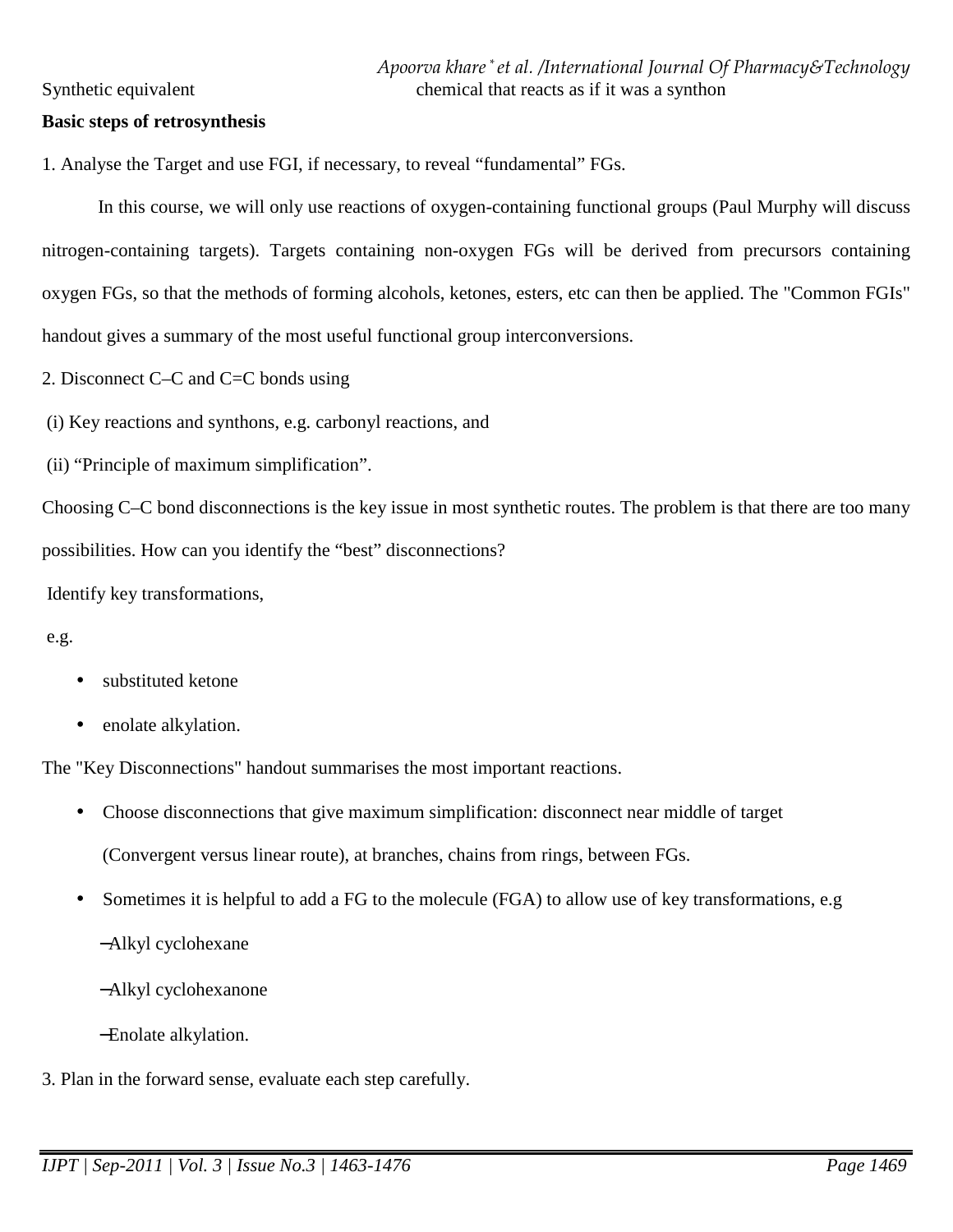*Apoorva khare \* et al. /International Journal Of Pharmacy&Technology* (i) It is vital to evaluate each step of a proposed route carefully to avoid disaster later.

- Consider the efficiency, scope, and reliability of the reaction; keep dodgy steps early.
- Check for any problems with chemoselectivity, regioselectivity, or stereoselectivity.
- If necessary, avoid problems by (i) using alternative reagents/conditions
- (ii) Changing the order of the steps,
- (iii) Using kinetic or thermodynamic control, or
- (iv) Using protecting groups.
- 4. Repeat steps 1 to 3 as necessary.

Repeat until you arrive at precursors that are commercially available, the proposed synthetic route is then complete. For more complex targets it is best to devise several alternative synthetic routes.

5. Evaluate the whole synthetic plan.

Get an overall perspective; it's easy to get lost in the detailed planning.

- Consider the overall efficiency: number of steps, likely yields, costs in time/materials.
- Flexibility is important: to overcome potential problems, to allow preparation of related compounds.
- Consider safety issues and environmental impact.

# **Retrosynthetic schemes**

1) Functional group interconversion:

In this process the functional group present in the target compound is first converted to other so as to simplify the process or for easy reaction process.

FGI can be divided into two groups:

Type 1m Isohypsic transformations with no change to the oxidation level of carbon

Type 2, Non-isohypsic transformations, where carbon atom is either reduced or oxidised

2) Disconnections: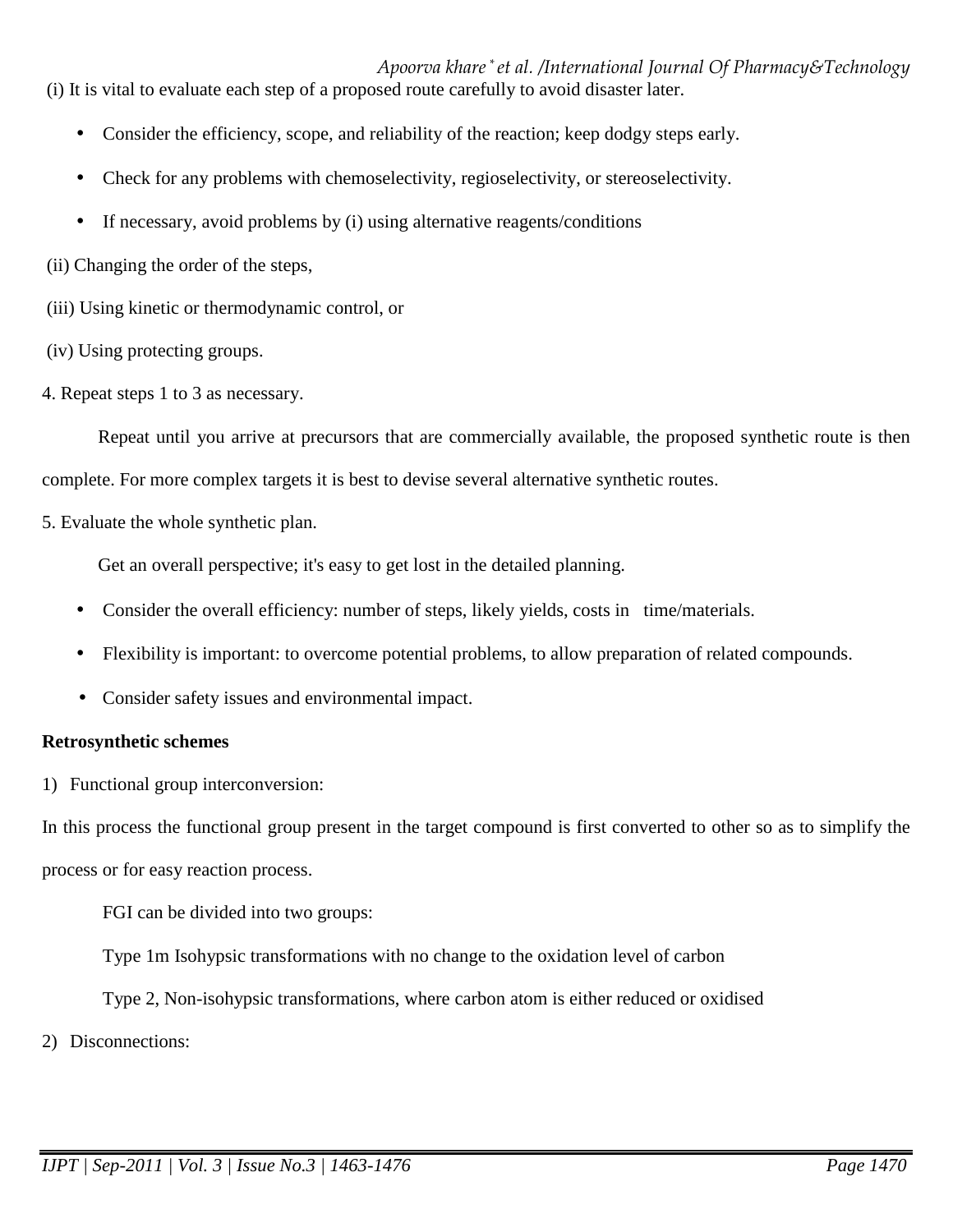*Apoorva khare \* et al. /International Journal Of Pharmacy&Technology* The place to start a synthesis is with a target molecule. The term disconnection implies breaking the

bond of a molecule to generate simpler fragments.

a) One group disconnections

Target molecule

Eg.

OH

There are two possibilities:

a)

 $b)$ 



Both have reasonable mechanisms, but we prefer (b) because it introduces more simplification.

b) Two group disconnections:

When a molecule contains two functional groups, the best disconnection uses the two together. E.g. B hydroxyl carbonyl compound.

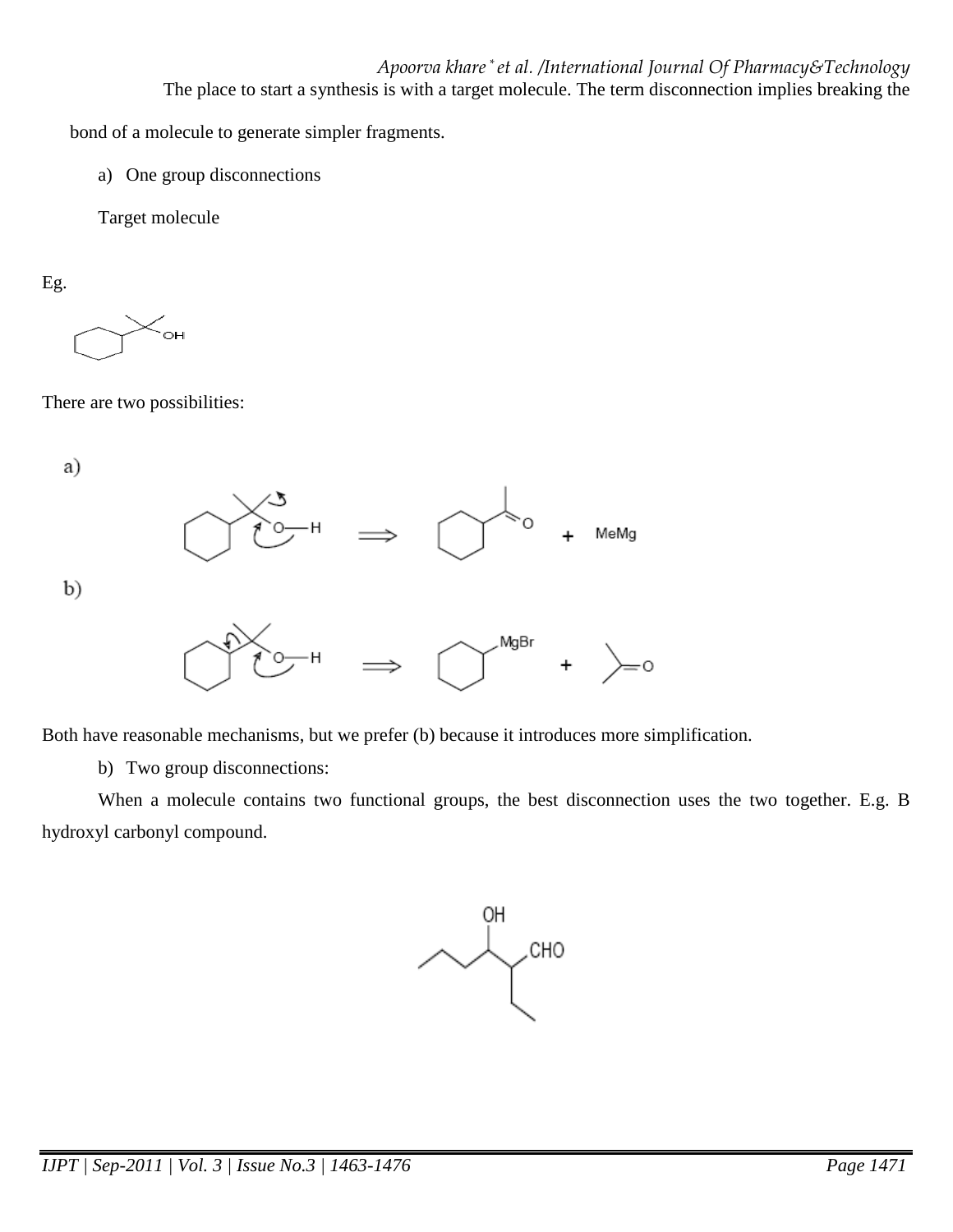

The anion B is just the enolate anion of a carbonyl compound, actually the same as A.

## **Applications of retrosynthesis**

1. Retrosynthesis in inorganic crystal structures: application to nesosilicate and inosilicate networks

This presents the use of a retrosynthetic tool allowing one to reduce any crystalline structure to a set of two or three simple chemical "tectons" from which the whole network may be reconstituted. This reduction is performed by probing the susceptibility of any finite secondary building unit to the removal of translation symmetry operators.<sup>8,9</sup> 2. Structural simplification-



# 3. Computer-Assisted Retrosynthetic Analysis

Retrosynthetic analysis in itself is already a powerful tool for the chemist. However, the enormous amount of chemical knowledge available nowadays makes it difficult to use RA efficiently and thoroughly. Most of the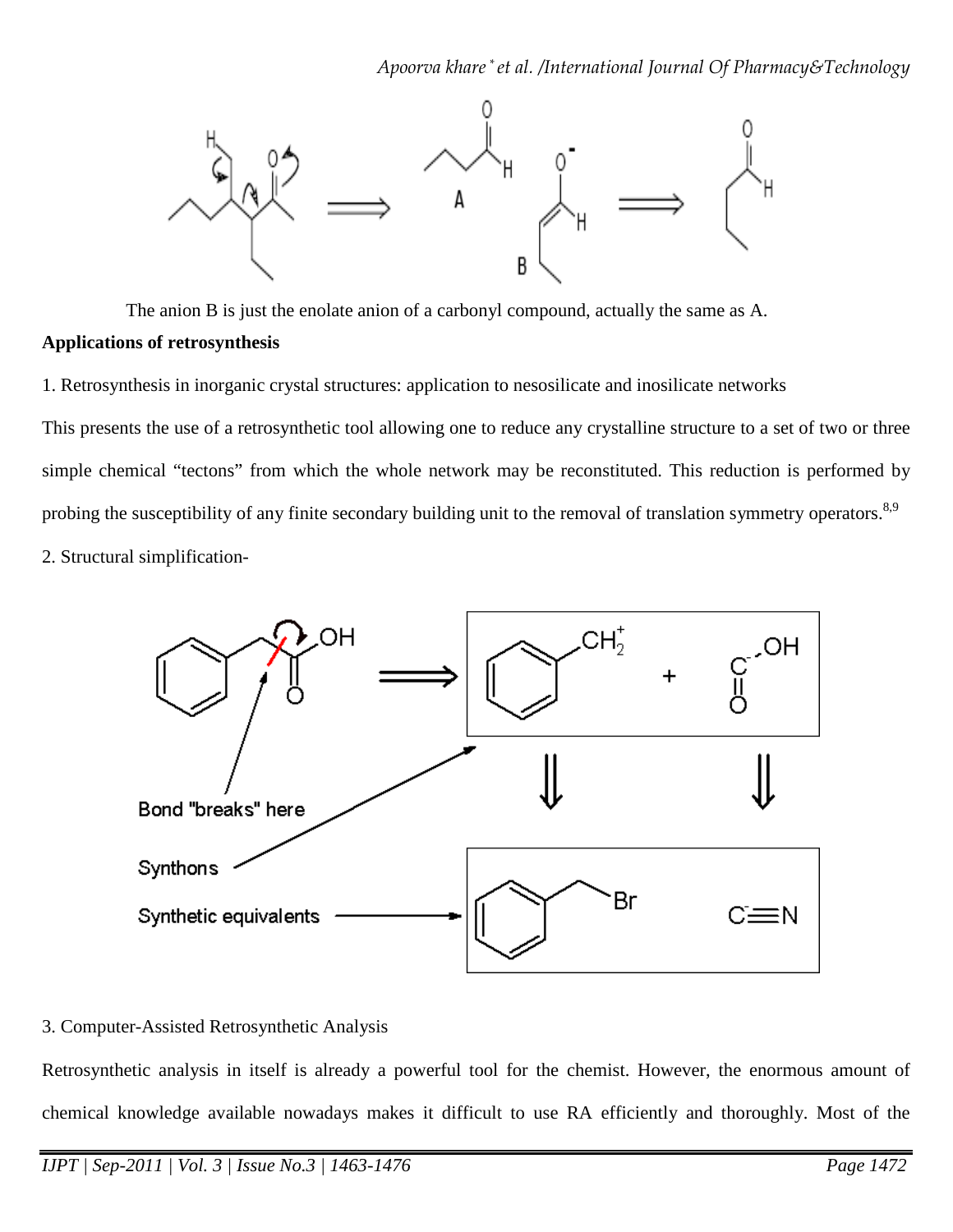*Apoorva khare \* et al. /International Journal Of Pharmacy&Technology* information is relatively inaccessible, especially the newer reactions and developments in scope of older ones. The application of a computer program which can assist in retrosynthetic analysis is then of great value.

4. Recap—(Retro synthetic Combinatorial Analysis Procedure): a powerful new technique for identifying privileged molecular fragments with useful applications in combinatorial chemistry.The use of combinatorial chemistry for the generation of new lead molecules is now a well established strategy in the drug discovery process. Central to the use of combinatorial chemistry is the design and availability of high quality building blocks which are likely to afford hits from the libraries that they generate. Herein we describe "RECAP" (Retrosynthetic Combinatorial Analysis Procedure), a new computational technique designed to address this building block issue. RECAP electronically fragments molecules based on chemical knowledge.<sup>9</sup>

#### 5)Analysis of Complex Synthetic Problems

The total synthesis of structurally complex compounds is a challenging undertaking, in intellectual as well as practical respects. Whereas simple compounds can usually be made by synthesis routes comprising a few reaction steps (say two to five), complicated molecules may require a lengthy sequence of reactions, not seldom more than twenty. . A more systematic and generally applicable problem-solving technique is clearly called for, and is presented by retrosynthetic analysis

#### **Goals and Subgoals**

Although the general goal for RA is structural simplification, this does not mean that each step in a retrosynthesis must be, or even can be, simplifying. Certainly, if most steps are simplifying, the resulting synthesis is likely to be very efficient. Many actual syntheses, however, contain fewer construction steps than functional group manipulations which are generally non-simplifying. Because RA is a goal-driven activity, synthesis routes produced by RA tend to be quite efficient. Transforms which effect a desired simplification are called goal transforms.

The term subgoal is used because such a step is subordinate to the application of a goal transform. Without a goal transform `in mind', there is really no good reason to apply a subgoal transform. Subgoal transforms which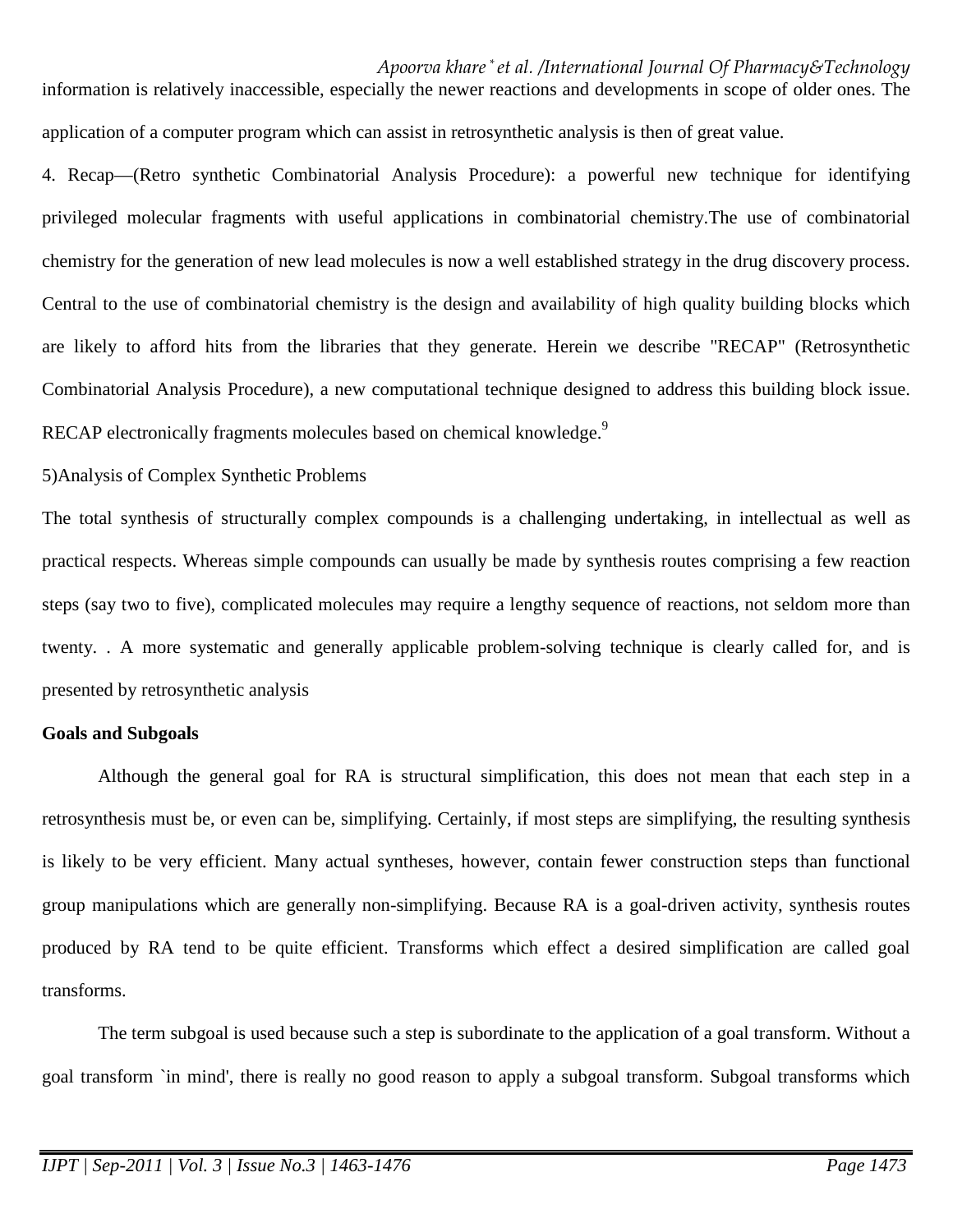*Apoorva khare \* et al. /International Journal Of Pharmacy&Technology* manipulate functional groups are very common: functional group addition (FGA), functional group removal (FGR),

functional group interchange (FGI), and functional group transposition (FGT) are frequently employed. But in fact any transform which assists in `setting up' the retron for a goal transform can be thought of as a subgoal transform. Example of retrosynthetic analysis.



#### **Result and Discussion**

Retrosynthetic analysis is very good method for building or creating a method for manufacturing or synthesis of any drug. Which is very valuable for the human wellfare, the analysis is very helping for creating a unit molecule. Which may help for the betterment of the manufacturing method and may economise the manufacturing  $cost.<sup>4,6</sup>$ 

 This analysis is found very important now a days for the finding of the parent entity, which is always help full in forming of the drug or the medicinal compound. The analysis can found those compound which are very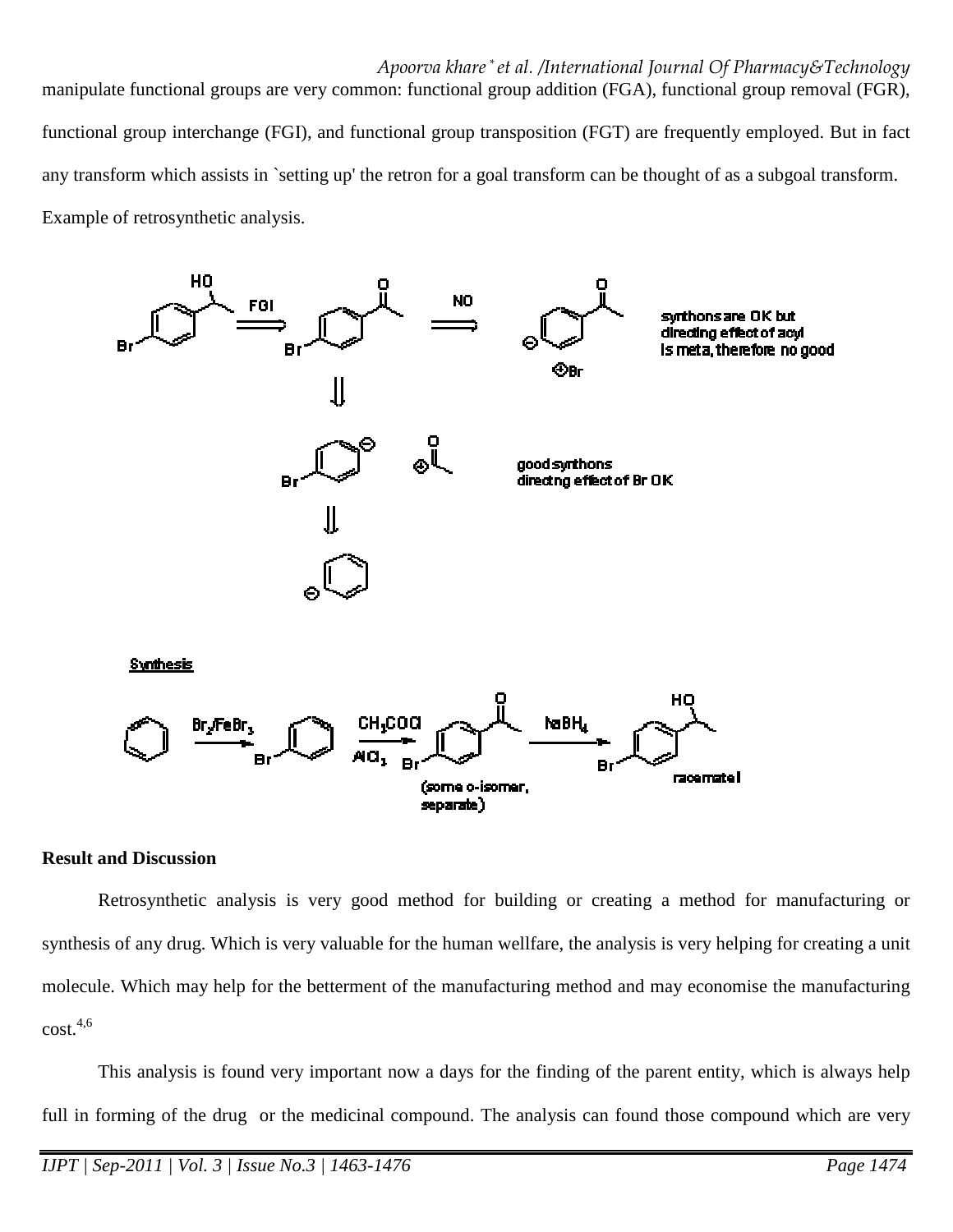frequently found on the earth and from which the important compound can be creat very easily by just some simple chemical or physical methods.

It concludes that the method is very important for the finding of new sources of the drug.<sup>5, 6</sup>

## **Conclusion**

 Retrosynthetic analysis is a basic term used for synthesis of complex material.In this method the starting material is synthesized from target material. Retrosynthetic analysis is a problem-solving technique for transforming the structure of a synthetic target (TGT) molecule to a sequence of progressively simpler structures along a pathway which ultimately leads to simple or commercially available starting materials for a chemical synthesis. The transformation of a molecule to a synthetic precursor is accomplished by the application of a transform, the exact reverse of a synthetic reaction, to a target structure. Each structure derived antithetically from a TGT then itself becomes a TGT for further analysis.<sup>8, 9</sup>

In this approach the target structure is subjected to a deconstruction process which corresponds to the reverse of a synthetic reaction, so as to convert that target structure to simpler precursor structures, without any assumptions with regard to starting materials. Each of the precursors so generated is then examined in the same way, and the process is repeated until simple or commercially available structures result. This "retrosynthetic" procedure constitutes the basis of a general logic of synthetic planning which was developed and demonstrated in practice over the ensuing decade.<sup>7</sup>

# **References**

- 1. E. J. Corey, X-M. Cheng (1995). The Logic of Chemical Synthesis. New York: Wiley. ISBN 0-471-11594-0.
- 2. E. J. Corey (1988). "Retrosynthetic Thinking Essentials and Examples". Chem. Soc. Rev. 17: 111–133. doi:10.1039/CS9881700111.
- 3. E. J. Corey (1991). "The Logic of Chemical Synthesis: Multistep Synthesis of Complex Carbogenic Molecules (Nobel Lecture)" (Reprint). Angewandte Chemie International Edition in English 30 (5): 455–465. doi:10.1002/anie.199104553. http://nobelprize.org/chemistry/laureates/1990/corey-lecture.pdf.